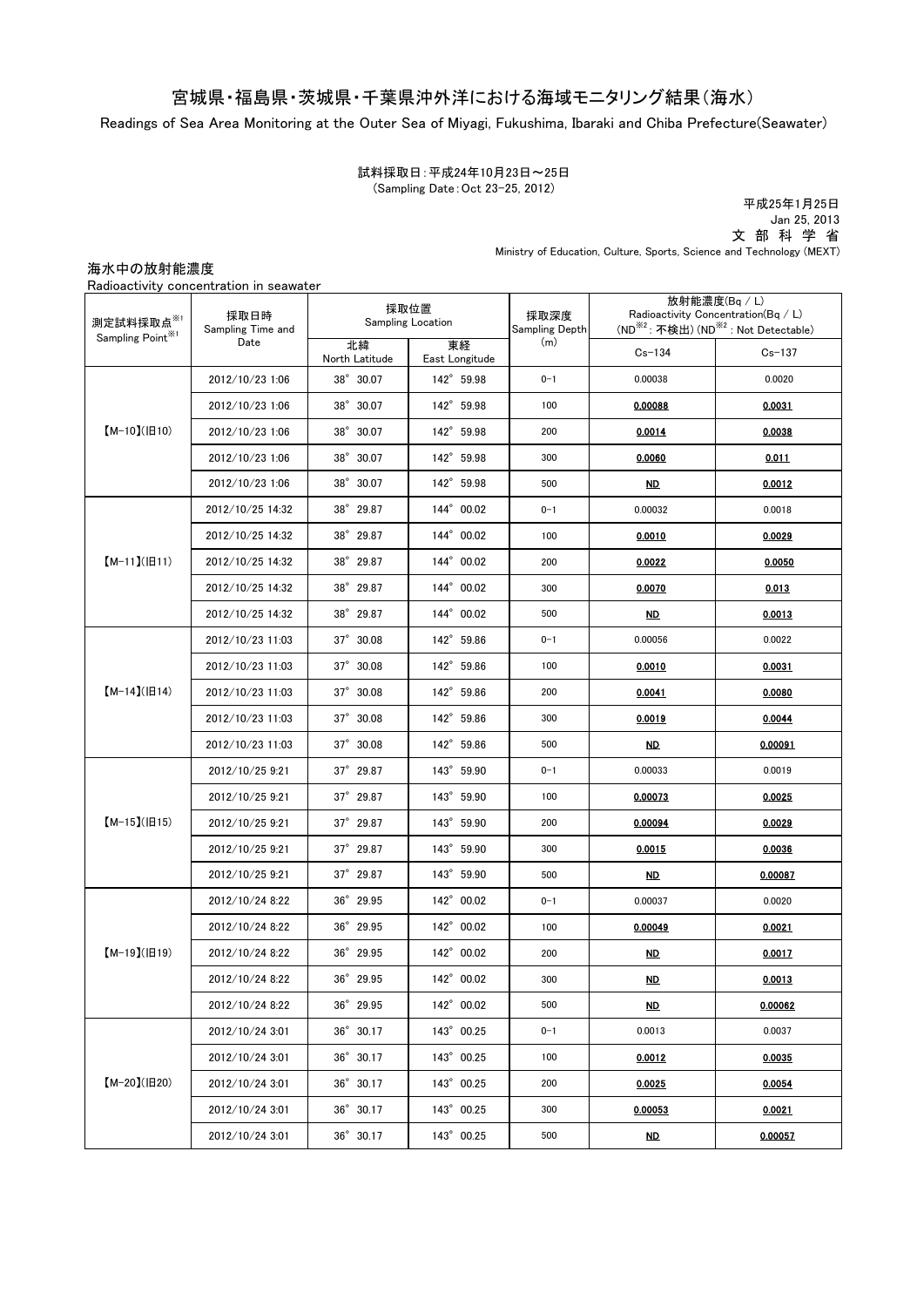| 測定試料採取点※1<br>Sampling Point <sup>361</sup> | 採取日時<br>Sampling Time and<br>Date | 採取位置<br>Sampling Location |                      | 採取深度<br>Sampling Depth | 放射能濃度(Bq/L)<br>Radioactivity Concentration(Bq / L)<br>(ND <sup>※2</sup> : 不検出) (ND <sup>※2</sup> : Not Detectable) |            |
|--------------------------------------------|-----------------------------------|---------------------------|----------------------|------------------------|--------------------------------------------------------------------------------------------------------------------|------------|
|                                            |                                   | 北緯<br>North Latitude      | 東経<br>East Longitude | (m)                    | $Cs - 134$                                                                                                         | $Cs - 137$ |
| $[M-21](H21)$                              | 2012/10/25 4:33                   | 36° 29.98                 | 144° 00.30           | $0 - 1$                | <b>ND</b>                                                                                                          | 0.0015     |
|                                            | 2012/10/25 4:33                   | 36° 29.98                 | 144° 00.30           | 100                    | 0.00057                                                                                                            | 0.0022     |
|                                            | 2012/10/25 4:33                   | 36° 29.98                 | 144° 00.30           | 200                    | 0.0032                                                                                                             | 0.0068     |
|                                            | 2012/10/25 4:33                   | 36° 29.98                 | 144° 00.30           | 300                    | 0.0012                                                                                                             | 0.0034     |
|                                            | 2012/10/25 4:33                   | 36° 29.98                 | 144° 00.30           | 500                    | ND.                                                                                                                | 0.0013     |
| $[M-25]( E25)$                             | 2012/10/24 13:38                  | 35° 30.14                 | 142° 00.16           | $0 - 1$                | <b>ND</b>                                                                                                          | 0.0015     |
|                                            | 2012/10/24 13:38                  | 35° 30.14                 | 142° 00.16           | 100                    | ND.                                                                                                                | 0.0016     |
|                                            | 2012/10/24 13:38                  | 35° 30.14                 | 142° 00.16           | 200                    | 0.0013                                                                                                             | 0.0035     |
|                                            | 2012/10/24 13:38                  | 35° 30.14                 | 142° 00.16           | 300                    | 0.0011                                                                                                             | 0.0032     |
|                                            | 2012/10/24 13:38                  | 35° 30.14                 | 142° 00.16           | 500                    | ND.                                                                                                                | 0.0013     |
| $[M-26](H26)$                              | 2012/10/24 17:34                  | 35° 30.02                 | 143° 00.01           | $0 - 1$                | <b>ND</b>                                                                                                          | 0.0015     |
|                                            | 2012/10/24 17:34                  | 35° 30.02                 | 143° 00.01           | 100                    | 0.00038                                                                                                            | 0.0022     |
|                                            | 2012/10/24 17:34                  | 35° 30.02                 | 143° 00.01           | 200                    | 0.00080                                                                                                            | 0.0026     |
|                                            | 2012/10/24 17:34                  | 35° 30.02                 | 143° 00.01           | 300                    | 0.0063                                                                                                             | 0.012      |
|                                            | 2012/10/24 17:34                  | 35° 30.02                 | 143° 00.01           | 500                    | 0.0018                                                                                                             | 0.0043     |
| $[M-27](H27)$                              | 2012/10/24 21:48                  | 35° 30.08                 | 143° 59.69           | $0 - 1$                | 0.00075                                                                                                            | 0.0028     |
|                                            | 2012/10/24 21:48                  | 35° 30.08                 | 143° 59.69           | 100                    | 0.0021                                                                                                             | 0.0051     |
|                                            | 2012/10/24 21:48                  | 35° 30.08                 | 143° 59.69           | 200                    | 0.0024                                                                                                             | 0.0058     |
|                                            | 2012/10/24 21:48                  | 35° 30.08                 | 143° 59.69           | 300                    | 0.0021                                                                                                             | 0.0052     |
|                                            | 2012/10/24 21:48                  | 35° 30.08                 | 143° 59.69           | 500                    | 0.0011                                                                                                             | 0.0034     |

※1 【 】内の番号は、図の測点番号に対応。

※1 The character enclosed in parentheses indicates Sampling Point in figure.

※2 NDの記載は、海水の放射能濃度の検出値が検出下限値を下回る場合。

【M-11】(旧11)(500m): Cs-134 0.00027 Bq/L

 $[M-10]$ (旧10)(500m),  $[M-15]$ (旧15)(500m),  $[M-19]$ (旧19)(300m)(500m): Cs-134 0.00025 Bq/L

【M-14】(旧14)(500m), 【M-19】(旧19)(200m), 【M-21】(旧21)(500m), 【M-25】(旧25)(100m)(500m): Cs-134 0.00024 Bq/L

【M-21】(旧21)(0-1m), 【M-25】(旧25)(0-1m), 【M-26】(旧26)(0-1m): Cs-134 0.00023 Bq/L

 $[M-20](B20)(500m)$ : Cs-134 0.00022 Bq/L

 $[M-11]$ (old 11)(500m): Cs-134 0.00027 Bq/L ※2 ND indicates the case that the detected radioactivity concentration in seawater was lower than the detection limits.

【M-10】(old 10)(500m), 【M-15】(old 15)(500m), 【M-19】(old 19)(300m)(500m): Cs-134 0.00025 Bq/L

【M-14】(old 14)(500m), 【M-19】(old 19)(200m), 【M-21】(old 21)(500m), 【M-25】(old 25)(100m)(500m): Cs-134 0.00024 Bq/L

【M-21】(old 21)(0-1m), 【M-25】(old 25)(0-1m), 【M-26】(old 26)(0-1m): Cs-134 0.00023 Bq/L

【M-20】(old 20)(500m): Cs-134 0.00022 Bq/L

\* 文部科学省の委託事業により、(公財)海洋生物環境研究所が採取した試料を(一財)九州環境管理協会が分析。

\* The samples of seawater collected by Marine Ecology Research Institute (MERI) were analyzed by Kyushu Environmental Evaluation Association on the request of Ministry of Education, Culture, Sports, Science and Technology (MEXT).

係る水質の日安は 以下のとおり。 \* 「水浴場の放射性物質に関する指針について(改訂版)」(環境省)において、自治体等が水浴場開設の判断を行う際に考慮する、水浴場の放射性物質に

- -放射性セシウム(放射性セシウム134及び放射性セシウム137の合計)が10Bq/L以下
- to open bathing areas as follows : \* "Guidelines for Radioactive Substances in Bathing Areas" released by Ministry of Environment gives an indication of the water quality for municipalities

- The concentration of radioactive Cs (Cs-134 and Cs-137) is lower than or equal to 10 Bq/L

\* 太字下線データが今回追加分。それ以外は、平成24年12月14日に公表済み。

\* Boldface and underlined readings are new. Others were published on Dec 14, 2012.

## (参考)

平成20-22年度「海洋環境放射能総合評価事業」の福島第一海域(福島第一発電所から約25km付近)の環境放射能調査の結果: Cs-137:0.0012~0.0019Bq/L

(Reference)

The result of the environmental radioactivity measurement in the seawater around Fukushima Dai-ichi NPP (around 25km distance from Fukushima Dai-ichi NPP)shown in the report "Oceanic Environmental Radioactivity Synthesis Evaluation Business " FY 2008-2010 : Cs-137:0.0012~0.0019 Bq/L